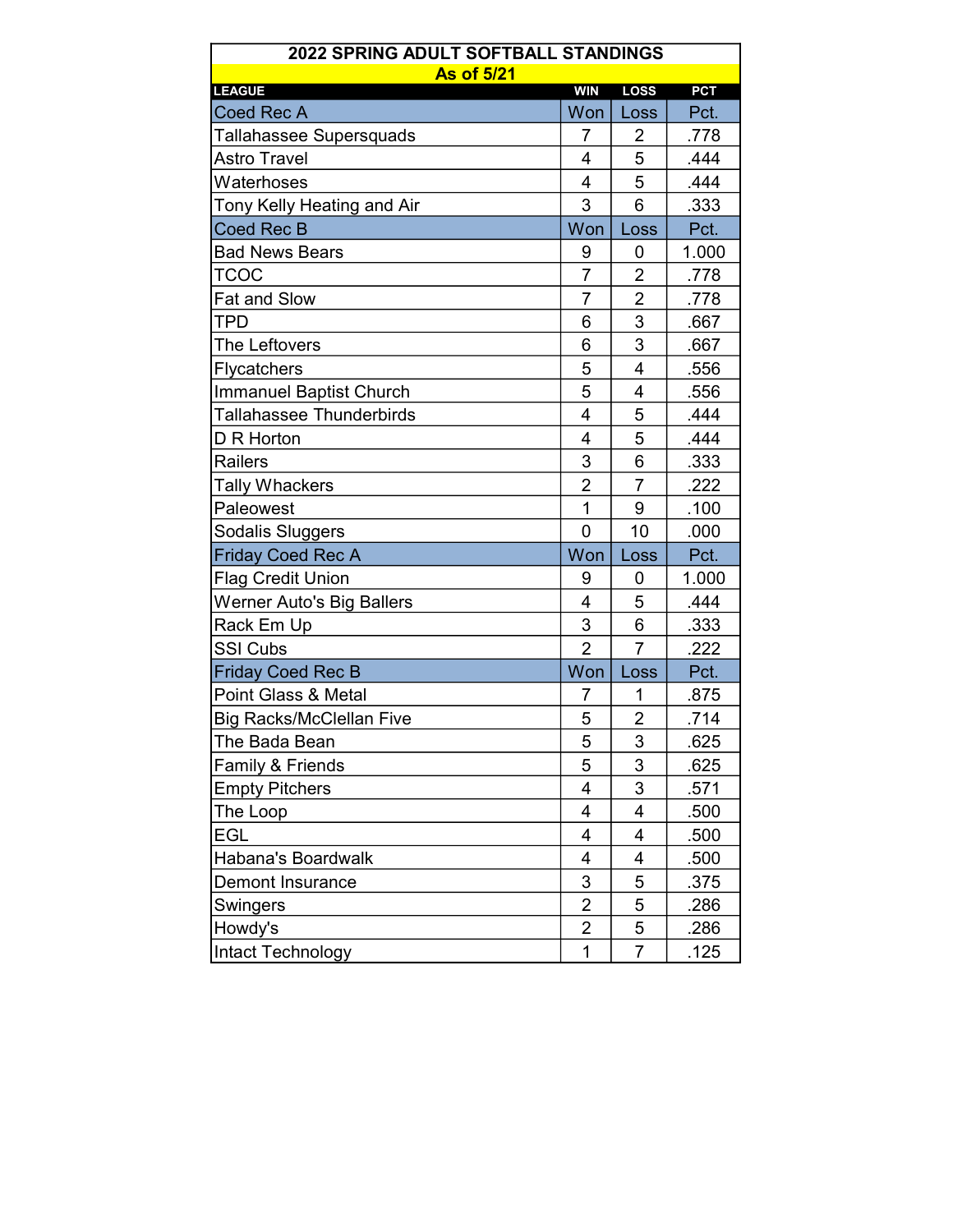| <b>LEAGUE</b>                         | <b>WIN</b>              | LOSS           | <b>PCT</b> |
|---------------------------------------|-------------------------|----------------|------------|
| <b>Men's Competitive</b>              | Won                     | Loss           | Pct.       |
| <b>DEEP Brewing Company</b>           | $\overline{7}$          | 3              | .700       |
| <b>ABC Flooring</b>                   | 6                       | 4              | .600       |
| <b>Big Brown Automotive</b>           | 5                       | 5              | .500       |
| Tally Vice/North Florida Orthodontics | $\overline{2}$          | 8              | .200       |
| Men (10) Rec A                        | Won                     | Loss           | Pct.       |
| Newman's                              | 8                       | $\overline{1}$ | .889       |
| Landon Seymour State Farm             | 7                       | 3              | .700       |
| <b>Collins Lawn Care</b>              | 7                       | 3              | .700       |
| Metronet                              | 6                       | 3              | .667       |
| <b>Blood Sweat &amp; Beers</b>        | 6                       | $\overline{4}$ | .600       |
| <b>Premier Paints LLC</b>             | 6                       | 4              | .600       |
| Team Clean Up                         | $\overline{\mathbf{4}}$ | 6              | .400       |
| <b>Team Wingstop</b>                  | 3                       | $\overline{7}$ | .300       |
| <b>EGS</b>                            | $\overline{2}$          | 8              | .200       |
| Pitching P                            | $\overline{0}$          | 10             | .000       |
| Men (10) Rec B                        | Won                     | Loss           | Pct.       |
| <b>Grumpy Old Men</b>                 | 9                       | $\overline{1}$ | .900       |
| <b>FSU Credit Union</b>               | $\overline{7}$          | 3              | .700       |
| J & B Appliance Service               | $\overline{7}$          | 3              | .700       |
| Underwood Sloan & Associates-USA      | 3                       | $\overline{7}$ | .300       |
| <b>Super Smashed Bros</b>             | $\overline{2}$          | 8              | .200       |
| <b>Experience Church</b>              | $\overline{2}$          | 8              | .200       |
| Men (10) Rec C                        | Won                     | Loss           | Pct.       |
| Flossie Mae's Boutique                | 6                       | 1              | .857       |
| <b>Lawn Pros of Tallahassee</b>       | 6                       | $\mathbf{1}$   | .857       |
| Swingers                              | 5                       | $\overline{2}$ | .714       |
| <b>Born Free</b>                      | 5                       | $\overline{2}$ | .714       |
| Murica                                | 5                       | $\overline{2}$ | .714       |
| <b>Hobbit Hoagies</b>                 | 4                       | 3              | .571       |
| <b>The Punishers</b>                  | 4                       | 3              | .571       |
| <b>TFA</b>                            | 4                       | 3              | .571       |
| <b>Burrito Brothers Investment</b>    | 3                       | 4              | .429       |
| Bumpa's Local #349                    | 3                       | 4              | .429       |
| 4th Quarter                           | $\overline{2}$          | 5              | .286       |
| The Brew Jays                         | $\overline{2}$          | 5              | .286       |
| <b>Moose Knuckles</b>                 | 0                       | 7              | .000       |
| <b>Desert Storm</b>                   | 0                       | 7              | .000       |